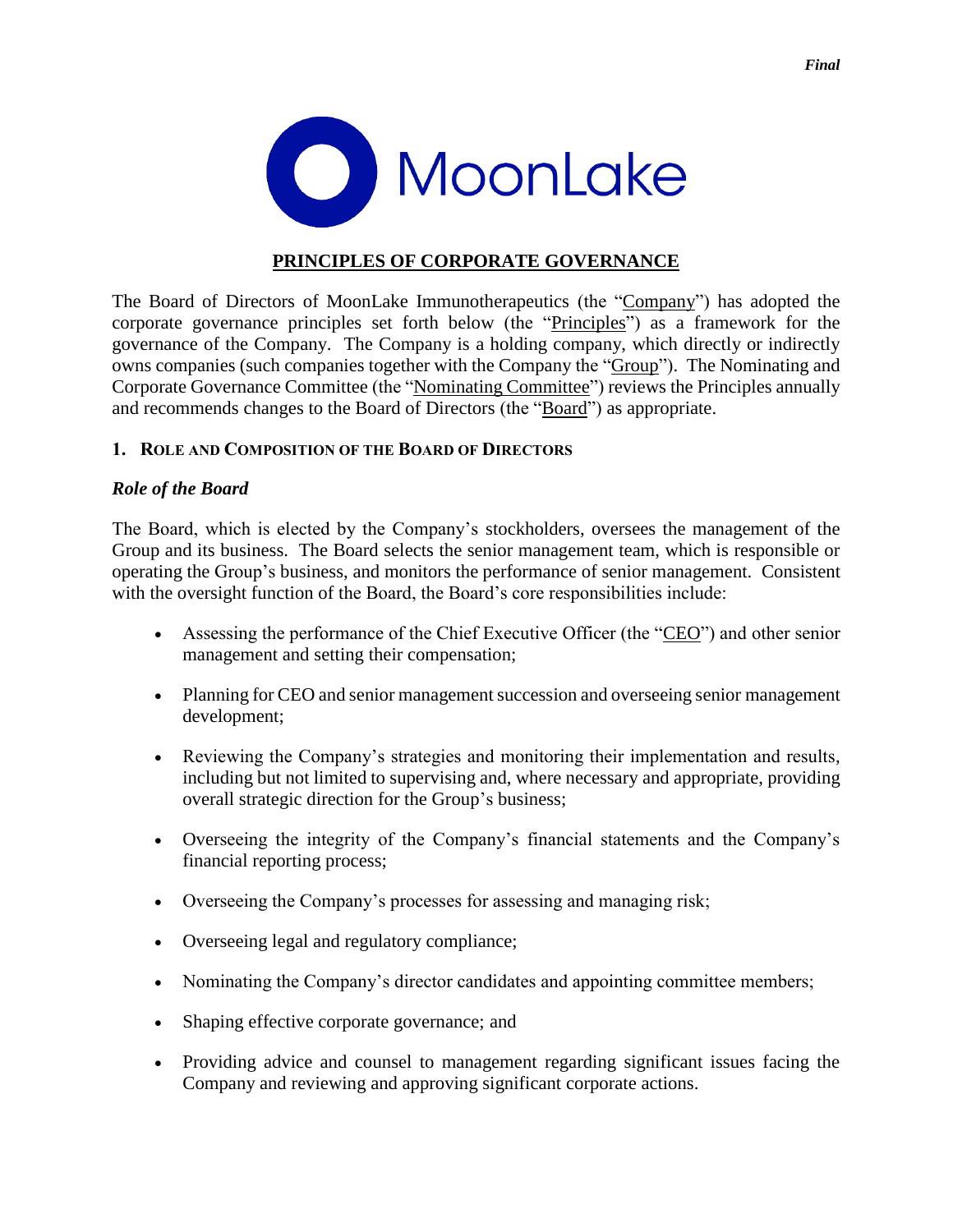## *Size, Composition and Membership Criteria*

The Board determines the appropriate size of the Board from time to time. A substantial majority of the Board is made up of independent directors. An "independent" director is a director who meets the Nasdaq Stock Market definition of independence, as determined by the Board. The Board makes an affirmative determination regarding the independence of each director annually, based upon the recommendation of the Nominating Committee.

The Nominating Committee considers and makes recommendations to the Board regarding the size, structure, composition and functioning of the Board. In addition, the Nominating Committee is responsible for establishing and overseeing processes and procedures for the selection and nomination of directors, and for developing and recommending Board membership criteria to the Board for approval and periodically reviewing these criteria. The Board's criteria include leadership experience, financial expertise and industry knowledge. The Nominating Committee evaluates the composition of the Board annually to assess the skills and experience that are currently represented on the Board as a whole, and in individual directors, as well as the skills and experience that the Board may find valuable in the future. The Board and the Nominating Committee actively seek to achieve a diversity of occupational and personal backgrounds on the Board, including diversity with respect to demographics such as gender, race, ethnic and national background, geography, age and sexual orientation.

The Nominating Committee reviews the qualifications of director candidates and incumbent directors in light of criteria approved by the Board and recommends the Company's candidates to the Board for election by the Company's stockholders at the annual meeting. The Nominating Committee also considers director candidates recommended by Company stockholders in accordance with the procedures set forth in the proxy statement.

# *Board Leadership*

The Board periodically reviews its leadership structure to evaluate whether the structure remains appropriate for the Company.

The Board believes that presently it is in the best interests of the Company for the role of Chairperson of the Board and CEO to be separate. The Chairperson of the Board currently is an independent director. The Chairperson of the Board's responsibilities include:(a) presiding at meetings of the Board, including executive sessions of the independent directors; (b) presiding at meetings of stockholders (unless otherwise determined by the Board); (c) consulting on information sent to the Board; (d) consulting on the agenda and schedule for Board meetings so that there is sufficient time for discussion of all agenda items; and (e) being available for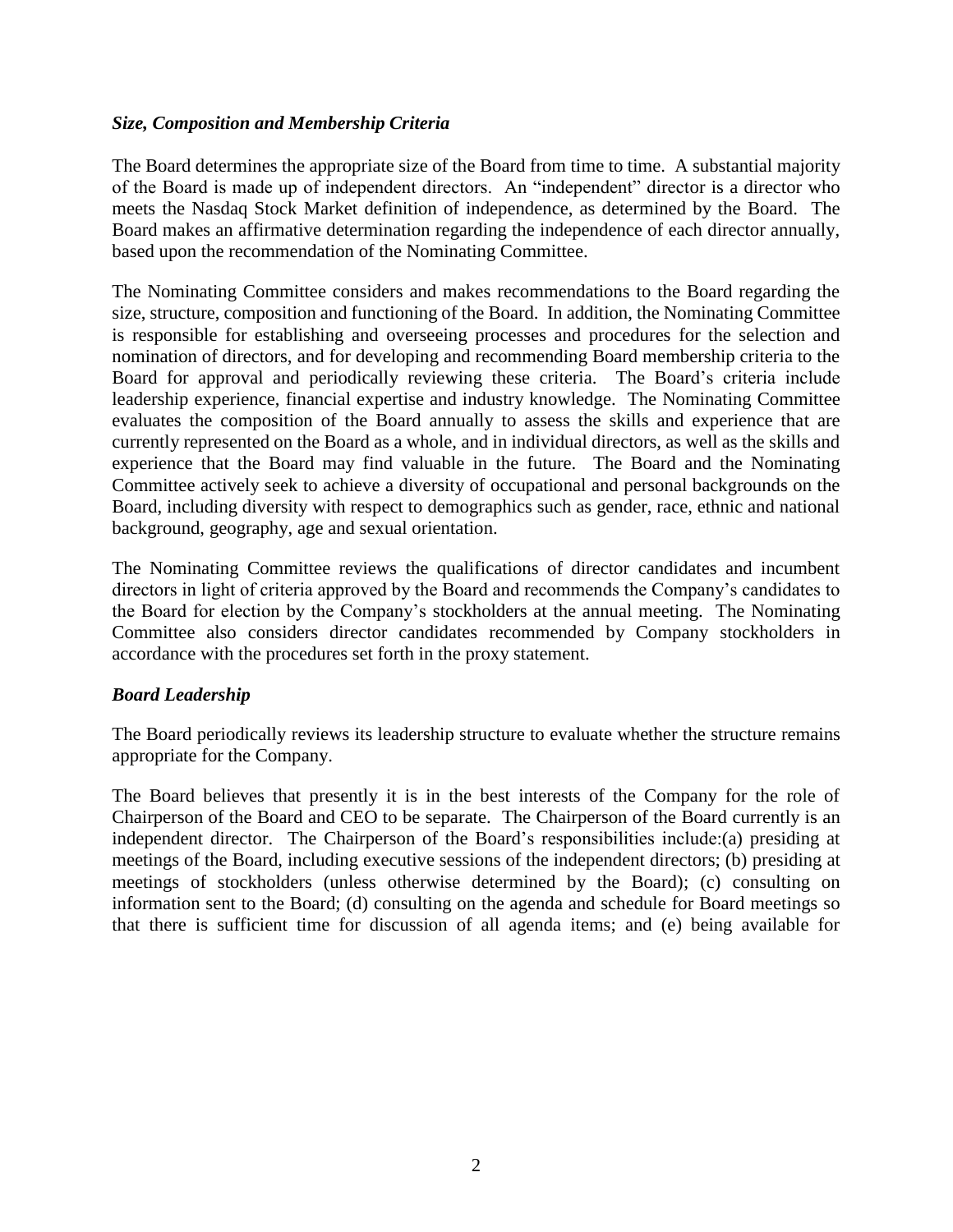consultation and communication with major stockholders upon request. The Chairperson of the Board has the authority to call executive sessions of the independent directors.

At any time when the Chairperson of the Board is not independent or there is not a Chairperson of the Board, the independent directors of the Board may designate an independent director to serve as lead independent director.

A lead independent director's responsibilities may include: (a) presiding at meetings of the Board at which the Chairperson of the Board is not present, including executive sessions of the independent directors; (b) consulting on information sent to the Board; (c) consulting on the agenda and schedule for Board meetings so that there is sufficient time for discussion of all agenda items; (d) serving as liaison between the Chairperson of the Board and the independent directors; and (e) being available for consultation and communication with major stockholders upon request. The lead independent director may also have the authority to call executive sessions of the independent directors.

## *Change in Principal Occupation*

When a director's principal occupation or business association changes substantially during the director's tenure on the Board, the director must submit an offer to resign for consideration by the Nominating Committee. The Nominating Committee recommends to the Board the action, if any, to be taken with respect to the offer to resign.

#### *Service on Other Boards*

Directors are encouraged to limit the number of other boards on which they serve so as not to interfere with their service as a director of the Company. In addition, directors should advise the chairperson of the Nominating Committee in advance of accepting an invitation to serve on the board of another for-profit organization.

#### *Annual Election of Directors*

The Board is divided into three classes, approximately equal in number, with staggered terms of three years each so that the term of one class expires at each annual meeting of stockholders. Thus, directors typically stand for reelection every three years.

#### **2. FUNCTIONING OF THE BOARD**

#### *Agendas*

The Chairperson of the Board establishes the agenda for each Board meeting. Agenda items that fall within the scope of responsibilities of a Board committee are reviewed with the chairperson of that committee. Directors are encouraged to suggest the inclusion of items on the agenda.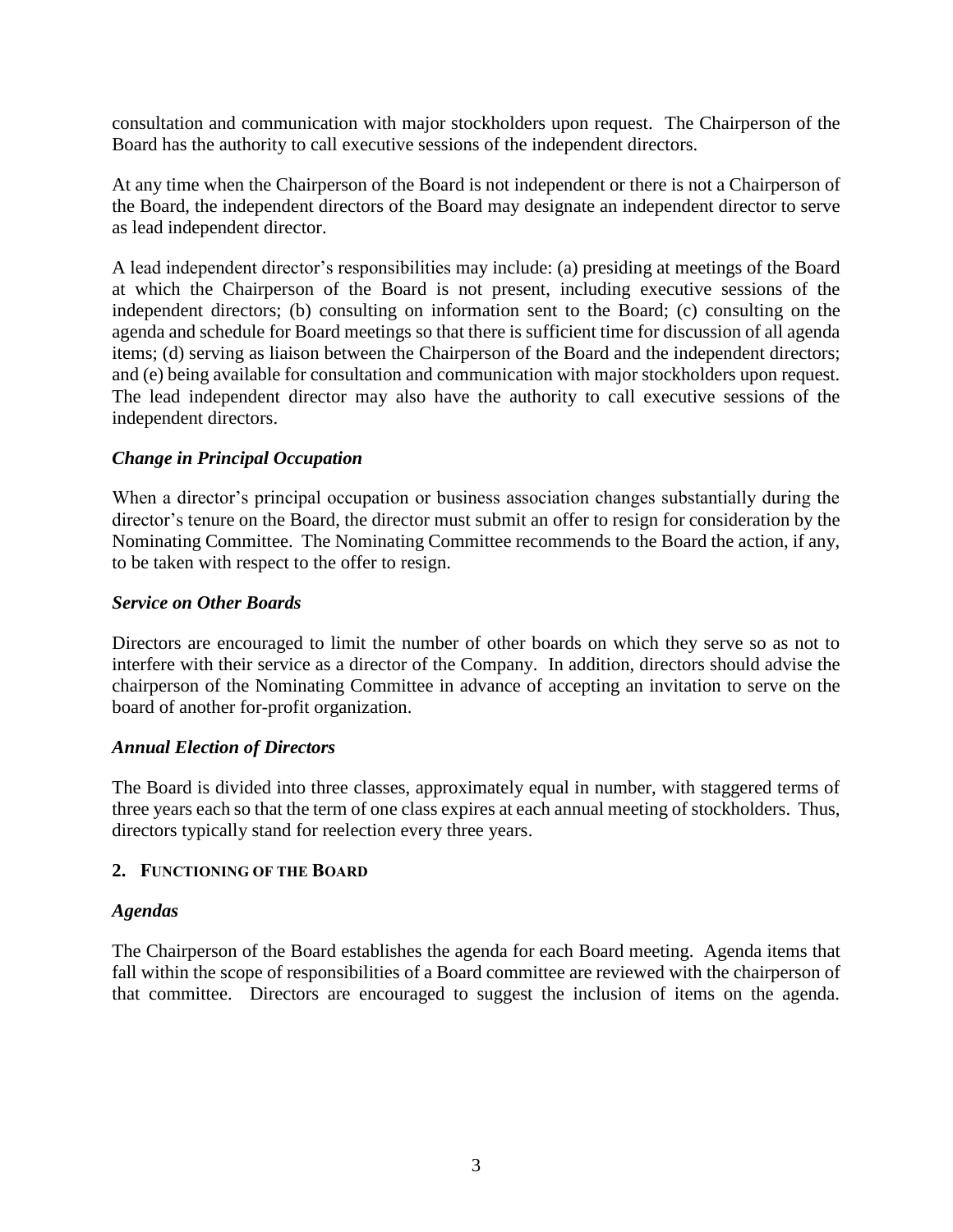Directors are also free to raise subjects at a Board meeting that are not on the agenda for that meeting.

## *Distribution and Review of Board Materials*

Board materials related to agenda items are provided to directors sufficiently in advance of Board meetings to allow directors to review and prepare for discussion of the items at the meeting. In some cases, due to timing or the sensitive nature of an issue, materials are presented only at the Board meeting.

## *Meetings*

The Board holds regularly scheduled meetings throughout the year and holds additional meetings as necessary to carry out its responsibilities. Directors are expected to attend Board meetings and meetings of the Board committees on which they serve.

## *Executive Sessions*

The independent directors generally meet in executive session without management present at every regular Board meeting.

## *Strategic Planning*

The Board reviews the Company's long-term strategic plan at least annually and monitors implementation of the strategic plan throughout the year.

# *Confidentiality*

Directors must protect and hold confidential all non-public information that comes to them, from whatever source, in their capacity as a director of the Company, unless disclosure is authorized or required by law. Proceedings and deliberations of the Board and its committees are confidential.

#### *Attendance at Annual Meeting of Stockholders*

Directors are expected to attend the annual meeting of stockholders absent unusual circumstances.

#### **3. STRUCTURE AND FUNCTIONING OF COMMITTEES**

#### *Number, Structure and Independence of Committees*

The Board has three standing committees: Audit, Nominating and Compensation. The Audit, Nominating and Compensation Committees will consist solely of independent directors, subject to applicable Nasdaq transition rules for newly public companies. In addition, directors who serve on the Audit Committee and the Compensation Committee will be required to meet additional, heightened independence criteria applicable to directors serving on these committees under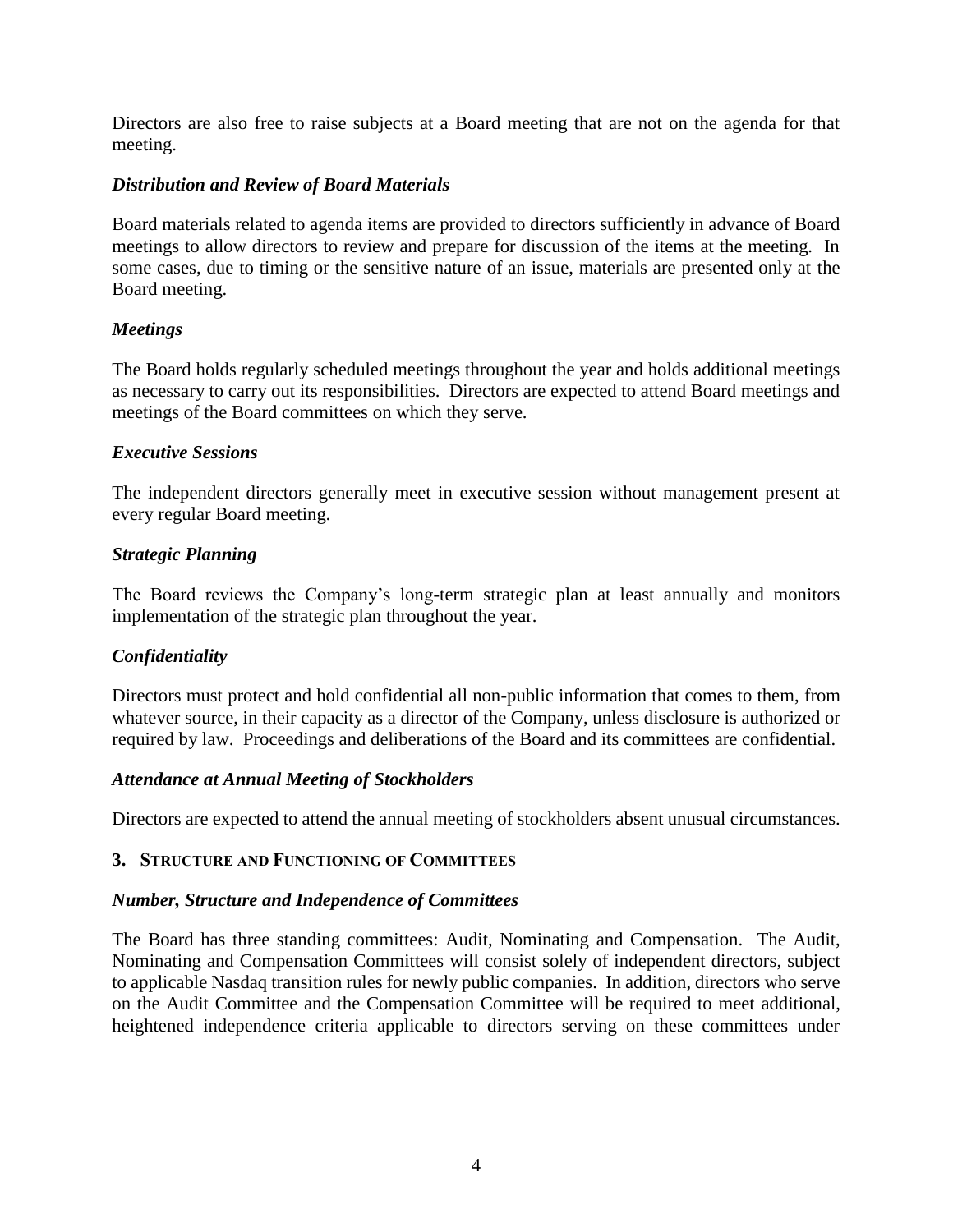Nasdaq Stock Market listing standards. The Board may also establish and maintain other committees from time to time as it deems necessary and appropriate.

### *Assignment of Committee Members*

The Nominating Committee considers and makes recommendations to the Board regarding committee size, structure, composition and functioning. Committee members and chairpersons are recommended to the Board by the Nominating Committee and appointed by the full Board.

### *Responsibilities*

Each standing committee operates under a written charter that sets forth the purposes and responsibilities of the committee as well as qualifications for committee membership. Each standing committee assesses the adequacy of its charter annually and recommends changes to the Board as appropriate. All committees report regularly to the full Board with respect to their activities.

#### *Meetings and Agendas*

The chairperson of each committee determines the frequency, length and agenda of the committee's meetings. Materials related to agenda items are provided to committee members sufficiently in advance of meetings where necessary to allow the members to review and prepare for discussion of the items at the meeting.

#### **4. DIRECTOR ACCESS TO MANAGEMENT AND ADVISERS**

At the invitation of the Board, members of senior management may attend Board meetings or portions of meetings for the purpose of presenting matters to the Board and participating in discussions. Directors also have full access to other members of management, subject to reasonable efforts to avoid disruption to the Company's business and operations.

The Board has the authority to retain such outside counsel, experts and other advisers as it determines appropriate to assist it in the performance of its functions. Each of the Audit, Nominating and Compensation Committees has similar authority to retain outside advisers as it determines appropriate to assist it in the performance of its functions.

#### **5. DIRECTOR COMPENSATION**

The Compensation Committee periodically reviews the compensation of directors. Director compensation is set by the Board based upon the recommendation of the Compensation Committee. Management directors do not receive compensation for service on the Board.

#### **6. SUCCESSION PLANNING**

The Nominating Committee is responsible for oversight of succession planning for certain senior management positions. The succession planning process includes consideration of both ordinary course succession, in the event of planned promotions and retirements, and planning for situations